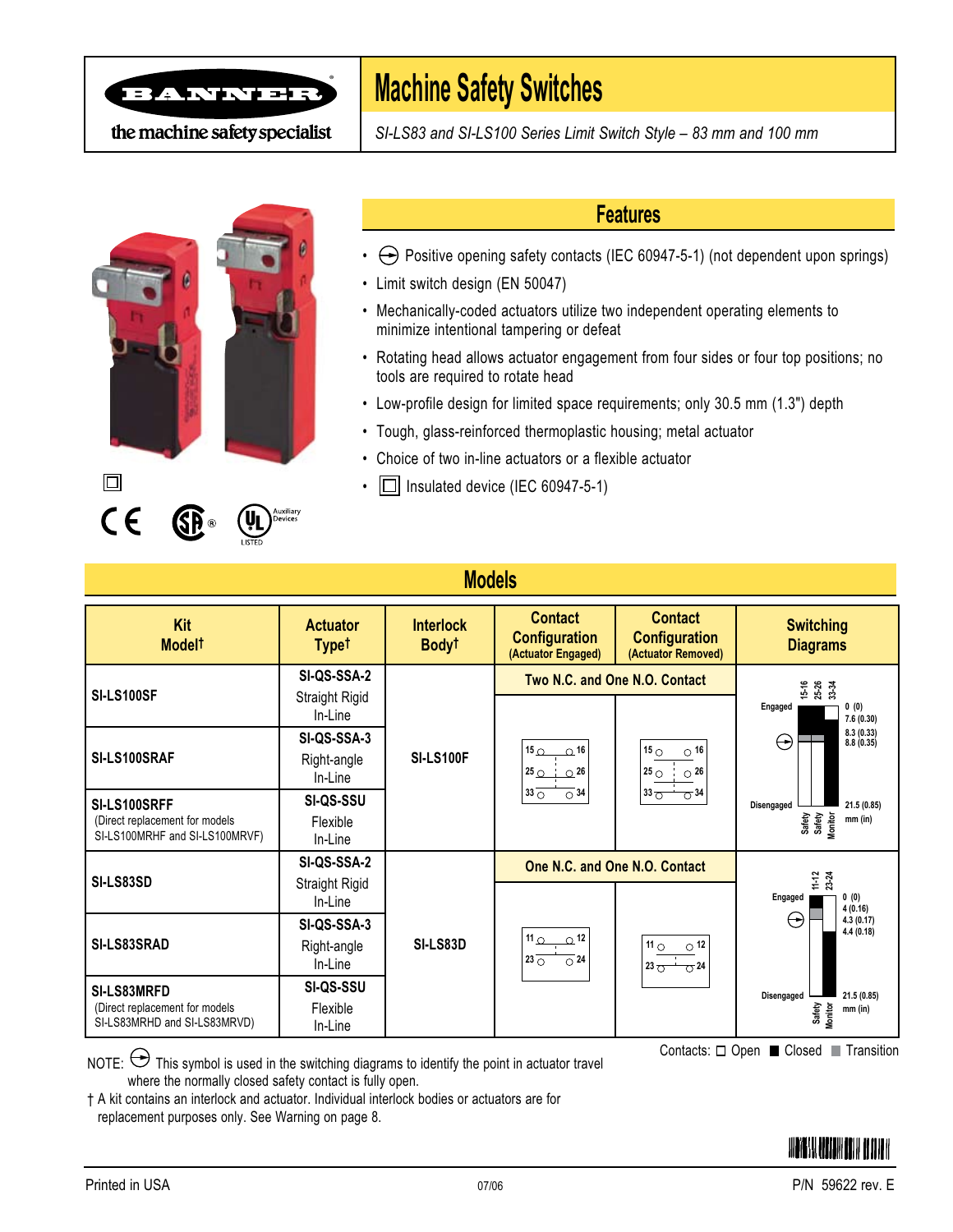# **Important Information Regarding the Use of Safety Switches**

In the United States, the functions that Banner safety switches are intended to perform are regulated by the Occupational Safety and Health Administration (OSHA). Whether or not any particular safety switch installation meets all applicable OSHA requirements depends upon factors that are beyond the control of Banner Engineering Corp. These factors include the details of how the safety switches are applied, installed, wired, operated, and maintained.

Banner Engineering Corp. has attempted to provide complete application, installation, operation, and maintenance instructions. This information is found in the instruction manual packaged with each safety switch. In addition, we suggest that any questions regarding the use or installation of safety switches be directed to the factory applications department at the telephone numbers or address shown below.

Banner Engineering Corp. recommends that safety switches be applied according to the guidelines set forth in international (ISO/IEC) standards listed below. Specifically, Banner Engineering Corp. recommends application of these safety switches in a configuration which meets safety category 4, per ISO 13849 (EN954-1).

In addition, the user of Banner safety switches has the responsibility to ensure that all local, state, and national laws, rules, codes, and regulations relating to the use of Banner safety switches in any particular application are satisfied. Extreme care is urged that all legal requirements have been met and that all installations and maintenance instructions are followed.

| <b>Application Assistance</b> |                                 |  |  |  |
|-------------------------------|---------------------------------|--|--|--|
| <b>Toll Free:</b>             | 1-888-3-SENSOR (1-888-373-6767) |  |  |  |
| Email:                        | sensors@bannerengineering.com   |  |  |  |
| <b>Address:</b>               | 9714 Tenth Avenue North         |  |  |  |
|                               | Minneapolis, MN 55441           |  |  |  |

#### **U.S. Regulations Applicable to Use of Banner Safety Switches**

OSHA Code of Federal Regulations: Title 29, Parts 1900 to 1910

 Available from: Superintendent of Documents Government Printing Office P.O. Box 371954 Pittsburgh, PA 15250-7954 Tel: 202-512-1800

#### **U.S. Standards Applicable to Use of Banner Safety Switches**

ANSI B11 "Standards for Construction, Care, and Use of Machine Tools" Available from: Safety Director AMT—The Association for Manufacturing Technology 7901 Westpark Drive McLean, VA 22102 Tel: 703-893-2900

#### **Applicable European and International Standards**

| <b>ISO/TR 12100-1</b>   |                                                                                                       | "Safety of Machinery-Basic Concepts, General Principles for Design"                                        |  |  |
|-------------------------|-------------------------------------------------------------------------------------------------------|------------------------------------------------------------------------------------------------------------|--|--|
| $(EN 292-1/-2)$         |                                                                                                       |                                                                                                            |  |  |
| ISO 13852 (EN 294)      |                                                                                                       | "Safety of Machinery—Safety Distances to Prevent Danger Zones Being Reached by the Upper Limbs"            |  |  |
| ISO 13853 (EN 811)      | "Safety of Machinery-Safety Distances to Prevent Danger Zones Being Reached by the Lower Limbs"       |                                                                                                            |  |  |
| ISO 13849-1 (EN 954-1)  |                                                                                                       | "Safety of Machinery-Safety Related Parts of Control Systems"                                              |  |  |
| ISO 13855 (EN 999)      | Human Body"                                                                                           | "Safety of Machinery—The Positioning of Protective Equipment in Respect to Approach Speeds of Parts of the |  |  |
| ISO 14119 (EN 1088)     | "Safety of Machinery—Interlocking Devices Associated with Guards—Principles for Design and Selection" |                                                                                                            |  |  |
| <b>IEC/EN 60204-1</b>   | "Safety of Machinery-Electrical Equipment of Machines"                                                |                                                                                                            |  |  |
| <b>IEC/EN 60947-5-1</b> |                                                                                                       | "Low Voltage Switchgear-Electromechanical Control Circuit Devices"                                         |  |  |
|                         | Available from:                                                                                       | <b>Global Engineering Documents</b>                                                                        |  |  |
|                         |                                                                                                       | 15 Inverness Way East                                                                                      |  |  |
|                         |                                                                                                       | Englewood, CO 80112-5704                                                                                   |  |  |
|                         |                                                                                                       | Phone: 1-800-854-7179                                                                                      |  |  |
|                         |                                                                                                       | Fax: 303-397-2740                                                                                          |  |  |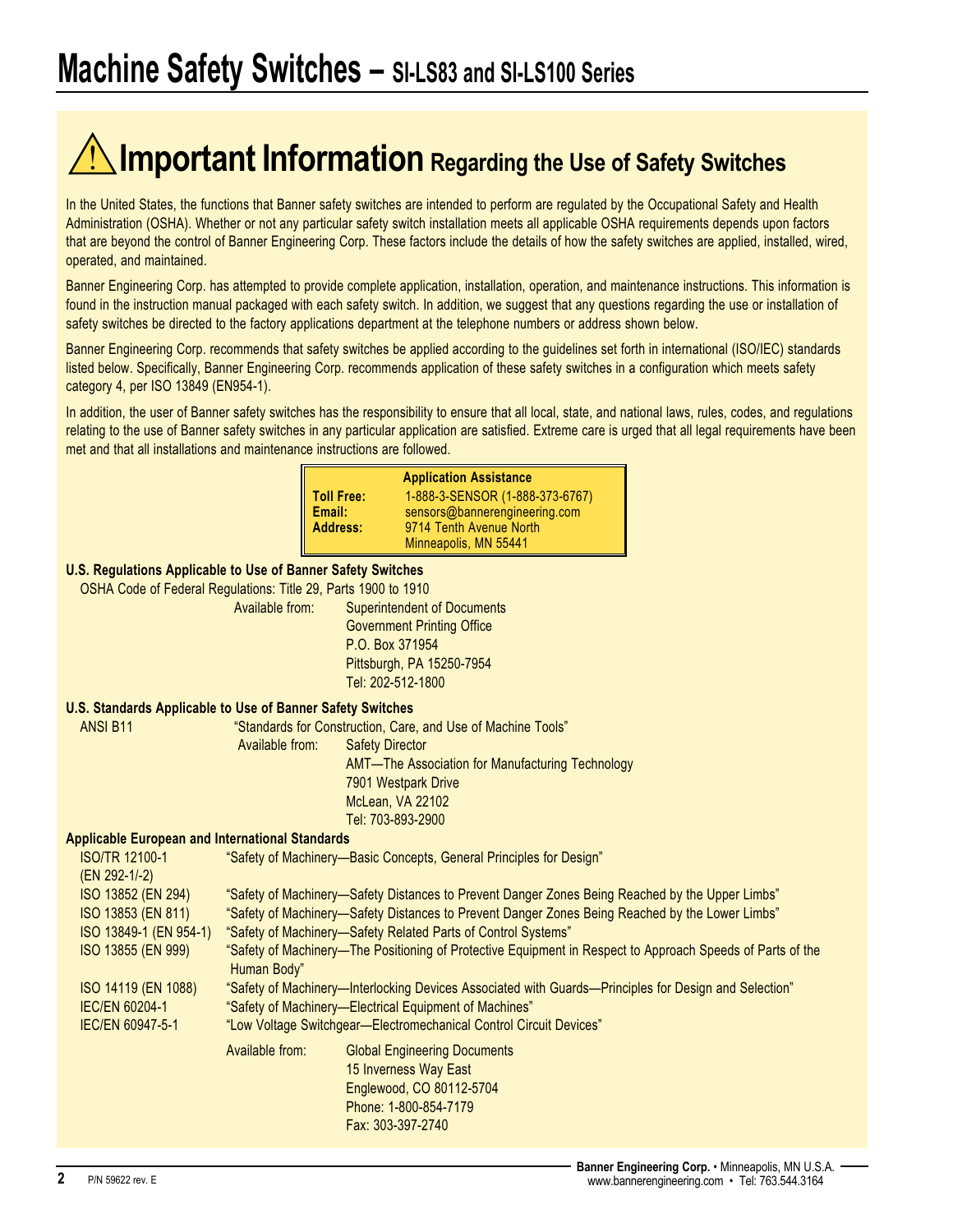| <b>Models, continued</b>                                       |                                 |                                       |                                                              |                                                               |                                                   |  |
|----------------------------------------------------------------|---------------------------------|---------------------------------------|--------------------------------------------------------------|---------------------------------------------------------------|---------------------------------------------------|--|
| Kit<br>Model <sup>t</sup>                                      | <b>Actuator</b><br><b>Typet</b> | <b>Interlock</b><br>Body <sup>t</sup> | <b>Contact</b><br><b>Configuration</b><br>(Actuator Engaged) | <b>Contact</b><br><b>Configuration</b><br>(Actuator Removed)  | <b>Switching</b><br><b>Diagrams</b>               |  |
| SI-LS83SE                                                      | SI-QS-SSA-2<br>Straight Rigid   | SI-LS83E                              | <b>Two N.C. Contacts</b>                                     |                                                               | $11 - 22$<br>21-22                                |  |
|                                                                | In-Line                         |                                       |                                                              |                                                               | 0(0)<br>Engaged<br>4.2(0.17)                      |  |
| SI-LS83SRAE                                                    | SI-QS-SSA-3                     |                                       |                                                              |                                                               | $\leftrightarrow$<br>4.5(0.18)                    |  |
|                                                                | Right-angle<br>In-Line          |                                       | $11_0$ 0 $12$<br>$210 \cdot 22$                              | 11 $\circ$<br>$\circ$ 12<br>$21^\circ$ $\circ$ $\frac{1}{22}$ |                                                   |  |
| SI-LS83MRFE                                                    | <b>SI-QS-SSU</b>                |                                       |                                                              |                                                               | 21.5 (0.85)<br>Disengaged                         |  |
| (Direct replacement for models<br>SI-LS83MRHE and SI-LS83MRVE) | Flexible<br>In-Line             |                                       |                                                              |                                                               | Safety<br>Monitor<br>mm (in)                      |  |
|                                                                |                                 |                                       |                                                              |                                                               | Contacts: $\Box$ Open $\Box$ Closed<br>Transition |  |

NOTE:  $\ominus$  This symbol is used in the switching diagrams to identify the point in actuator travel where the normally closed safety contact is fully open.

† A kit contains an interlock and actuator. Individual interlock bodies or actuators are for replacement purposes only. See Warning on page 8.



**Figure 1. Features**

**Overview**

### **Easy Access**

The wiring chamber is accessed via a hinged door. Simply insert a flat-blade screwdriver, as shown, and pry gently down to open.

### **Rotating Actuator Head**

The actuator head may be rotated in 90° increments to create eight possible actuator engagement locations. To rotate the head, pull the holding clamp forward, rotate the head to the desired position, and push the holding clamp back in to lock.

# **Mechanical Installation**

All mounting hardware is supplied by the user. Fasteners must be of sufficient strength to guard against breakage. Use of permanent fasteners or locking hardware is recommended to prevent loosening or displacement of the actuator and the switch body. The mounting holes in the switch body and the actuator accept M5 screws (see dimensions, page 7).

Position the switch, with its actuator fully engaged, in the mounting location and mark the mounting holes. Drill the required holes and fasten the switch body and the actuator in place. After the mounting hardware is secure, check the actuator-switch engagement for misalignment and binding.

### **IMPORTANT**

- 1. A safety switch must be installed in a manner which discouranges tampering or defeat. Mount each switch to prevent bypassing of the switching function at the terminal chamber.
- 2. A switch and its actuator must never be used as a mechanical stop.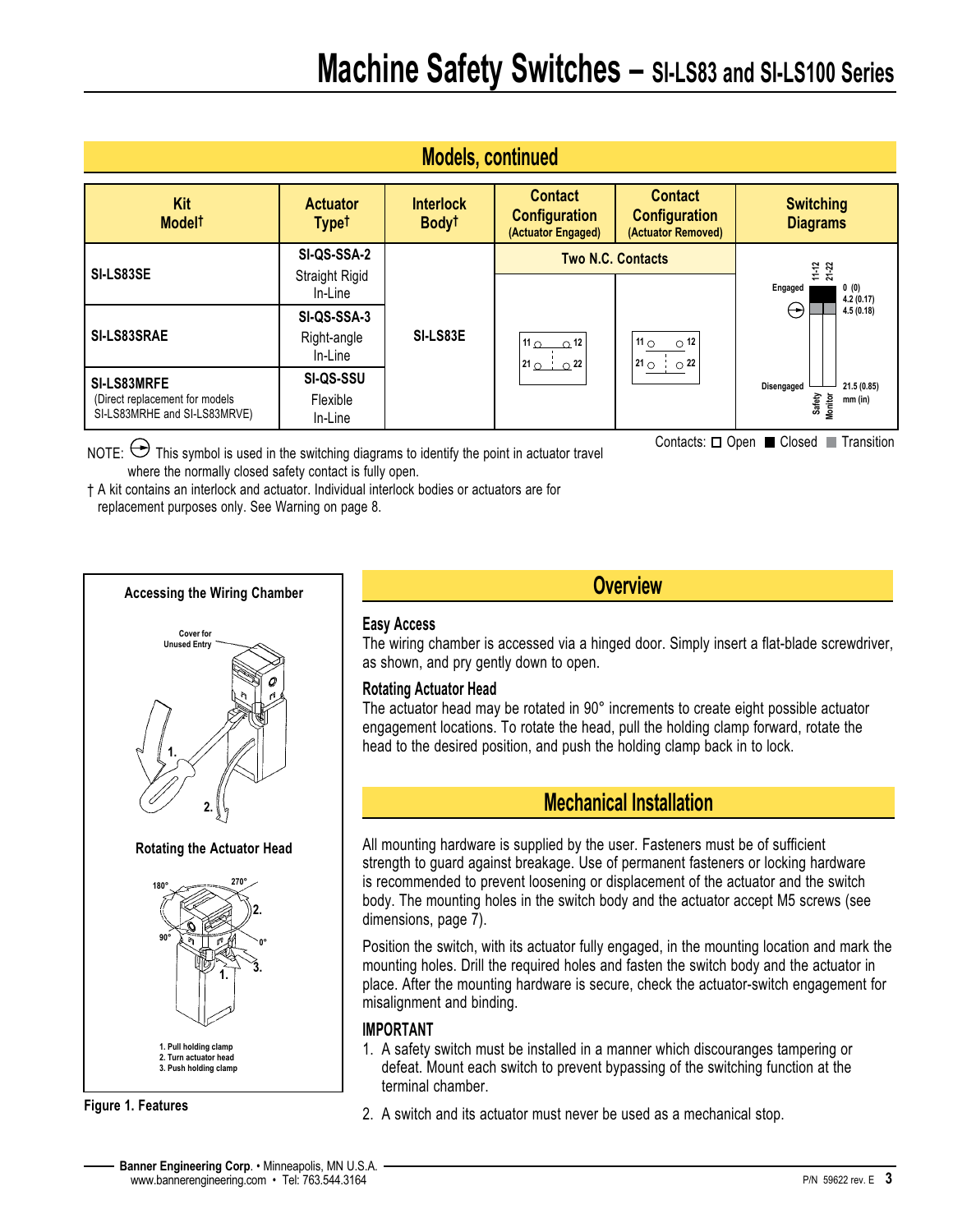# **Electrical Installation**

#### **Access to the Wiring Chamber**

The wiring chamber is accessed via the hinged door. See Figure 1. The SI-LS83 switches have a wire entrance of M16 x 1.5. The SI-LS100 models have a wire entrance of M20 x 1.5. All models come with an adaptor to convert to 1/2"–14 NPT. M16 x 1.5 and M20 x 1.5 cable glands are available on page 7.

#### **Connection to a Machine**

As illustrated in Figure 2, a normally closed safety contact (i.e., a safety contact that is closed when the actuator is engaged) from each of two safety switches per interlocked guard must connect to a 2-channel safety module or safety interface in order to achieve a control reliable interface to the master stop control elements of a machine. Examples of appropriate safety modules include 2-channel emergency stop (E-stop) safety modules and gate monitor safety modules.

Two functions of the safety module or safety interface are:

- 1. to provide a means of monitoring the contacts of both safety switches for contact failure, and to prevent the machine from restarting if either switch fails; and
- 2. to provide a reset routine after closing the guard and returning the safety switch contacts to their closed position. This prevents the controlled machinery from restarting by simply reinserting the safety switch actuators. This necessary reset function is required by ANSI B11 and NFPA 79 machine safety standards.

Use only a positively driven, normally closed safety contact from each switch for connection to the safety module. *The normally open contact may be used for control functions that are not safety-related.* A typical use is to communicate switch status to a process controller. Refer to the installation instructions provided with the safety modules for more information regarding the interface of the safety module to the machine stop control elements.



**Figure 2. Connect two redundant safety switches per interlock guard to an appropriate 2-channel input safety module.**

**WARNING . . .**

**It must not be possible for personnel to reach any hazard point through an opened guard (or any opening) before hazardous machine motion has completely stopped.** Please reference OSHA CFR 1910.217 and ANSI B11 standards (see page 2) for information on determining safety distances and safe opening sizes for your guarding devices.



## **CAUTION . . . Electrical Installation**

**Two safety switches must be used for each interlock guard to achieve control reliability or Safety Category 4 (per ISO 13849-1, EN 954-1) of a machine stop circuit. Use of only one safety switch per interlock guard is not recommended.**

In addition, normally closed safety contacts from each of the two safety switches should be connected to the two separate inputs of a 2-channel safety module or safety interface, as illustrated in Figure 2. This is required to provide monitoring for safety switch contact failure, and to provide the necessary reset routine, as required by IEC 60204-1 and NFPA 79 machine safety standards.



**WARNING . . . Series Connection of Safety Interlock Switches**

**Monitoring multiple guards with a series connection of multiple safety interlock switches is not a Safety Category 4 Application (per ISO 13849-1, EN 954-1). A single failure may be masked or not detected at all. When such a configuration is used, procedures must be performed regularly to verify proper operation of each switch.**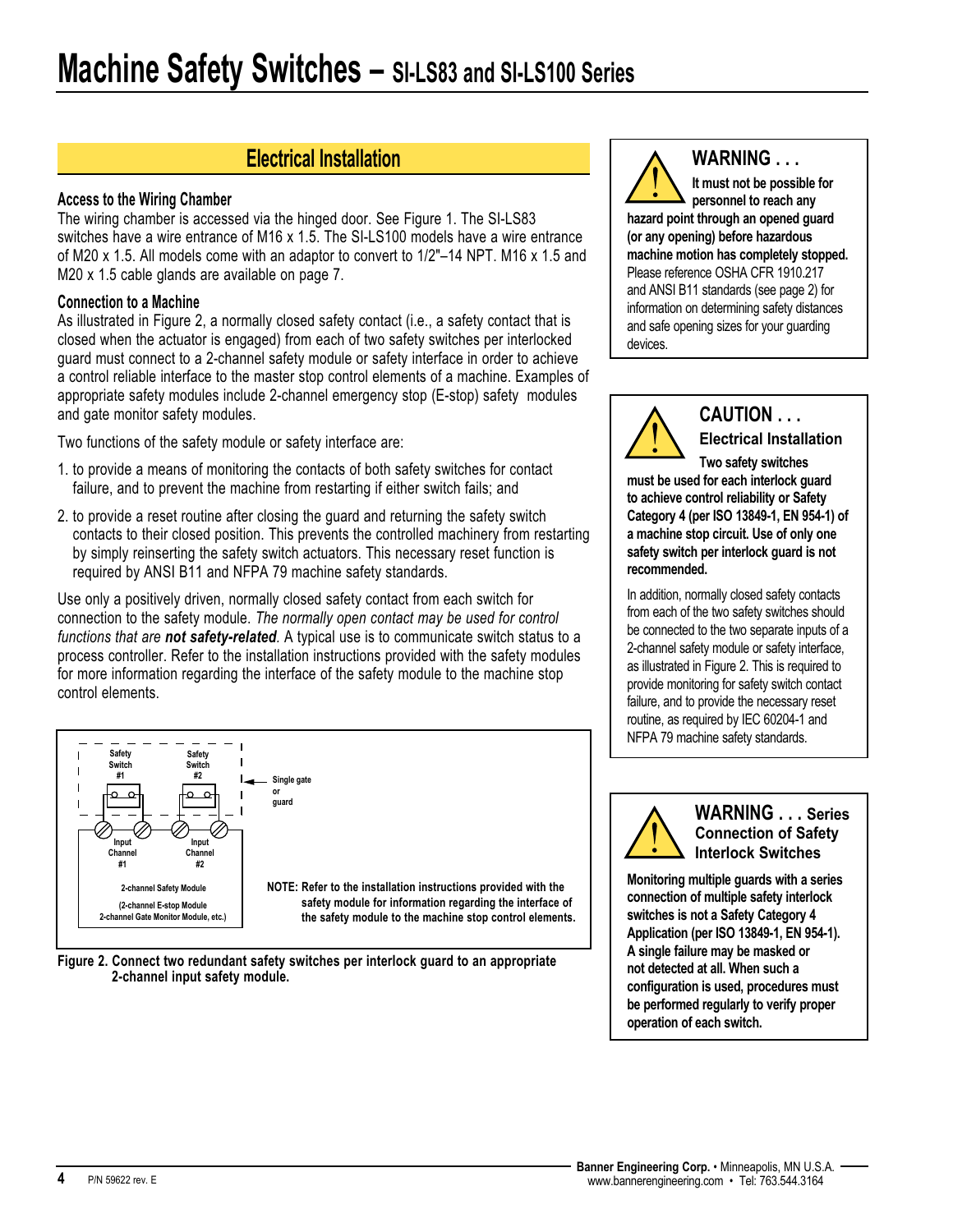# **Periodic Checks**

We recommend that safety switches be checked at each shift change or machine setup by a *designated person* (see below) for:

- 1. Breakage of the switch body or actuator,
- 2. Good alignment and full engagement of the actuator with the receptor,
- 3. Confirmation that the safety switch is not being used as an end stop,
- 4. Loosening of the switch or actuator mounting hardware, and
- 5. Verification that it is not possible to reach any hazard point through an opened guard (or any opening) before hazardous machine motion has completely stopped.

In addition, we recommend that a *qualified person* check for the following on a periodic schedule determined by the user based upon the severity of the operating environment and the frequency of switch actuations:

- 1. Check the wiring chamber for signs of contamination.
- 2. Check the contacts for signs of deterioration or damage.
- 3. Inspect the electrical wiring for continuity and damage.
- 4. Verify that wiring conforms to the instructions on pages 3 and 4 of this data sheet.

A *designated person* is identified in writing by the employer as being appropriately trained to perform a specified checkout procedure. A *qualified person* possesses a recognized degree or certificate or has extensive knowledge, training, and experience to be able to solve problems relating to the safety switch installation (ANSI B30.2).

### **Repairs**

**Do not attempt any repairs to the switch. It contains no field-replaceable components. Return the switch to the factory for warranty repair or replacement.**

If it ever becomes necessary to return a switch to the factory, please do the following:

- 1. Contact the Banner applications engineering department at the number or address listed on the front cover. They will attempt to troubleshoot the system from your description of the problem. If they conclude that a component is defective, they will issue an RMA (Return Merchandise Authorization) number for your paperwork, and give you the proper shipping address.
- 2. Pack the switch carefully. Damage which occurs in shipping is not covered by warranty.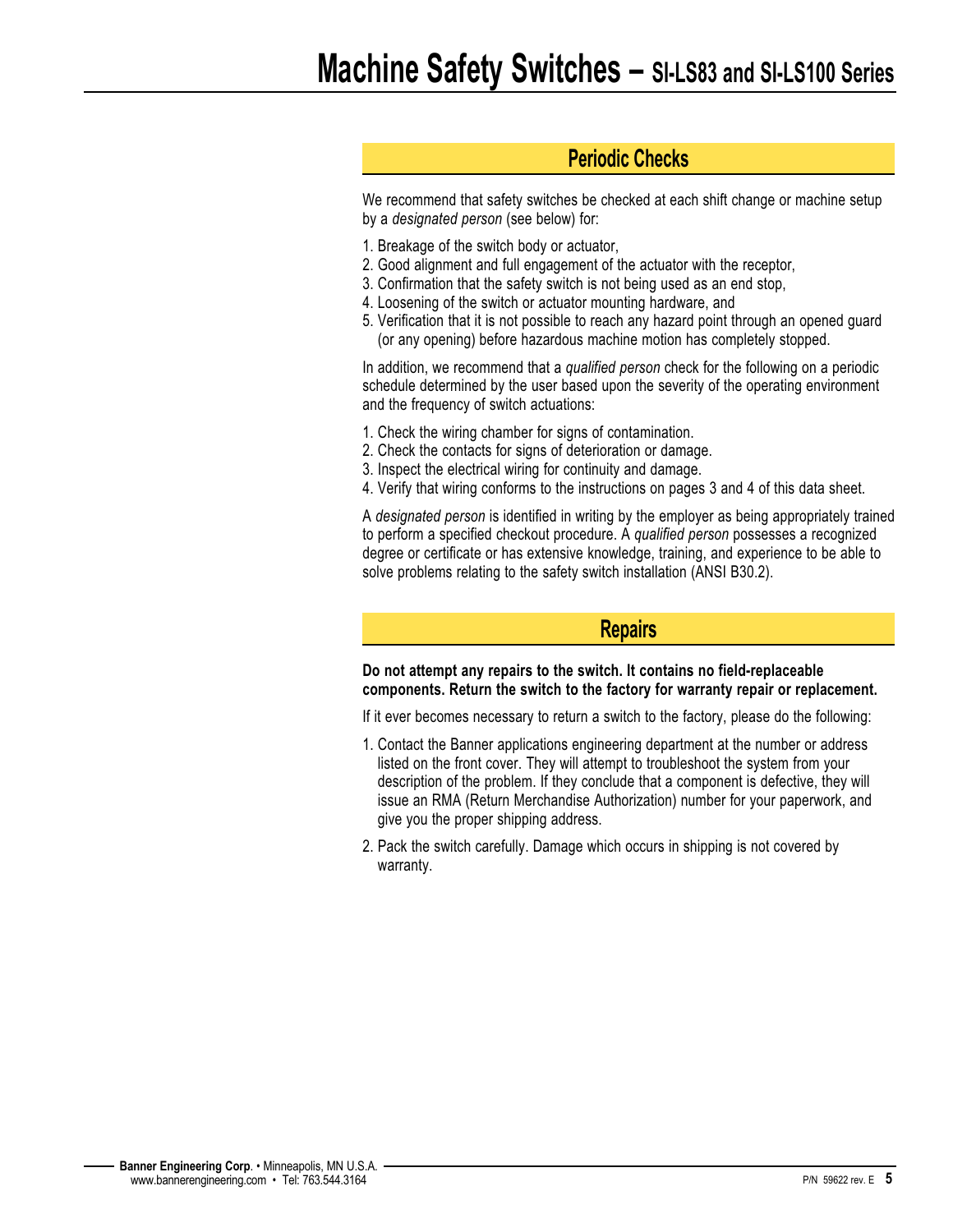# **Machine Safety Switches – SI-LS83 and SI-LS100 Series**

| <b>Specifications</b>                               |                                                                                                                                                                                           |                  |                   |                   |  |
|-----------------------------------------------------|-------------------------------------------------------------------------------------------------------------------------------------------------------------------------------------------|------------------|-------------------|-------------------|--|
| <b>Contact Rating</b>                               | 10A @ 24V ac, 10A @ 110V ac, 6A @ 230V ac; 6A @ 24V dc<br>2.5 kV max. transient tolerance<br>NEMA A300 P300                                                                               |                  |                   |                   |  |
| <b>European Rating</b>                              | Utilization categories: AC15 and DC13 (IEC 60947-5-1)                                                                                                                                     |                  | 40-60 Hz          |                   |  |
|                                                     | Switches with 1 and 2 contact pairs:<br>$U_i = 500V$ ac                                                                                                                                   | $U_{\rm e}$<br>V | $I_6$ /AC-15<br>Α | $I_6$ /DC-13<br>A |  |
|                                                     | $I_{\text{th}}$ = 10 A                                                                                                                                                                    | 24               | 10                | 6                 |  |
|                                                     | Switches with 3 contact pairs:<br>$U_i = 400V$ ac                                                                                                                                         | 110              | 10                | 1                 |  |
|                                                     | $I_{th} = 5A$                                                                                                                                                                             | 230              | 6                 | 0.4               |  |
| <b>Contact Material</b>                             | Silver-nickel alloy                                                                                                                                                                       |                  |                   |                   |  |
| <b>Maximum Switching Speed</b>                      | 30 operations per minute                                                                                                                                                                  |                  |                   |                   |  |
| <b>Maximum Actuator Speed</b>                       | 1 m/second (39"/second)                                                                                                                                                                   |                  |                   |                   |  |
| <b>Minimum Actuator</b><br><b>Engagement Radius</b> | In-line actuators: 150 mm (6")<br>Flexible actuators: 50 mm (2") in all directions                                                                                                        |                  |                   |                   |  |
| <b>Actuator Extraction Force</b>                    | 12 Newtons (2.6 lbf)                                                                                                                                                                      |                  |                   |                   |  |
| <b>Short Circuit Protection</b>                     | 6 amp Slow Blow, 10 amp Fast Blow. Recommended external fusing or overload protection.                                                                                                    |                  |                   |                   |  |
| <b>Mechanical Life</b>                              | 1 million operations                                                                                                                                                                      |                  |                   |                   |  |
| <b>Wire Connections</b>                             | Stranded and solid: 20 AWG (0.5 mm <sup>2</sup> ) to 18 AWG (1.0 mm <sup>2</sup> ) for one wire<br>Stranded: 20 AWG (0.5 mm <sup>2</sup> ) to 18 AWG (1.0 mm <sup>2</sup> ) for two wires |                  |                   |                   |  |
| <b>Cable Entry</b>                                  | SI-LS83 models: M16 x 1.5 threaded entrance<br>SI-LS100 models: M20 x 1.5 threaded entrance<br>Adapter supplied with each switch to convert to $\frac{1}{2}$ –14 NPT threaded entrance.   |                  |                   |                   |  |
| <b>Construction</b>                                 | Glass fiber-reinforced polyamide thermoplastic housing; UL 94-V0 rating                                                                                                                   |                  |                   |                   |  |
| <b>Environmental Rating</b>                         | IEC IP65<br>NOTE: Addition of a No. 3 x 1/4" screw (max) to the wiring access door increases sealing to IEC IP67, NEMA 4X                                                                 |                  |                   |                   |  |
| <b>Operating Conditions</b>                         | <b>Temperature: -30° to +80° C (-22° to +176° F)</b>                                                                                                                                      |                  |                   |                   |  |
| Weight                                              | SI-LS83 models: 0.12 kg (0.26 lb)<br>SI-LS100 models: 0.13 kg (0.29 lb)                                                                                                                   |                  |                   |                   |  |
| <b>Certifications</b>                               | Auxiliary<br>Devices                                                                                                                                                                      |                  |                   |                   |  |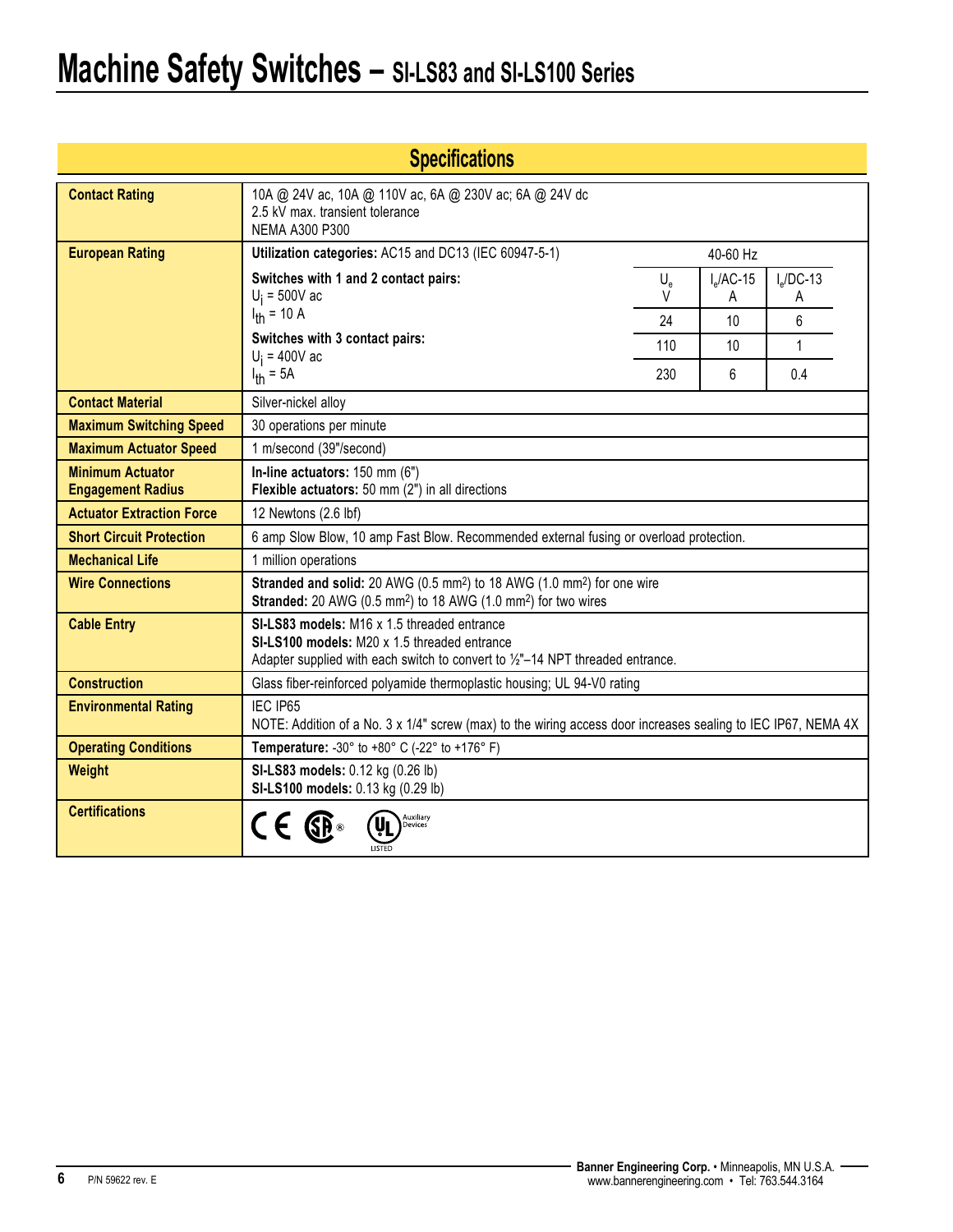